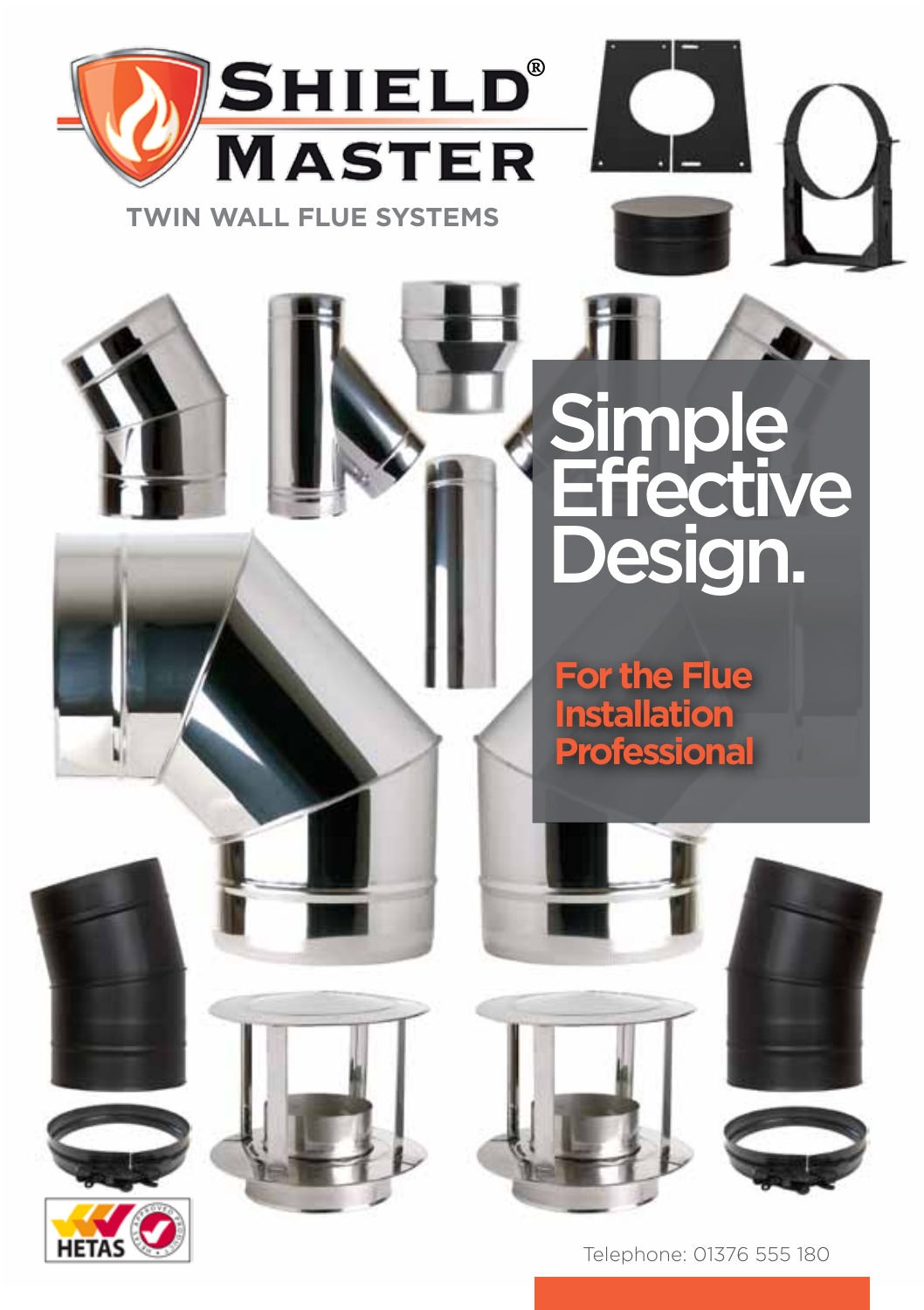

Twin Wall Flue Systems

# **Simple Effective** Design.

**For the Flue Installation Professional**

# Our precision engineered Twin wall insulated flue system.

#### **Shieldmaster**® is a precision engineered twin wall insulated

flue system offering a complete range of components for every type of installation.

**Shieldmaster®** has been crafted with ease of use in mind and utilises a secure push fit connection which when connected with the provided locking band, provides a sealed joint between all parts.

By offering both stainless and matt black finishes, the **Shieldmaster**<sup>®</sup> range is suitable for all locations and is fully CE and HETAS approved for compliance with building regulations and local legislation for smokeless zones and conservation areas.

The intelligent design of **Shieldmaster**® allows for only a 60mm safe clearance to combustible materials and every part is covered under the manufacturer's twelve year guarantee. This product really is built to last.

Manufactured in Europe, we are proud to be official dealers of **Shieldmaster**® twin wall insulated flue, enabling us to supply the range directly from the factory to you at unbeatable prices. **Shieldmaster**® is covered by a 12 year manufacturer's warranty on all parts and a full Installation Guide is available.





### **Insulation Properties**

**Shieldmaster**<sup>®</sup> utilises Kaminova stone wool 120 with a density of 120kg/m<sup>3</sup> to insulate the twin walls of the flue. By doing so, this 25mm layer of compressed insulation protects the inner skin from rapid cooling and efficiently preserves the heat.

### **Approvals**

**Shieldmaster**® is CE certified for safe and legal operation in the UK, is tested as compliant to EN1856-1:2009, BS 476-20 and is fully approved by HETAS, the official body of solid fuel domestic heating appliances.

### **Product Designation**

EN:1856-1 T450 N1 D VM L50050 G60

### **Material & Construction**

Constructed from 0.5mm thick stainless steel, the 316 grade inner wall and 304 grade outer wall are insulated with a one inch layer of compressed stone wool.

### **Fuel Compatibility**

Solid Fuels (Wood / Coal), Gas and Oil.

### **Available Finishes**

Stainless and Powder Coated Matt Black.



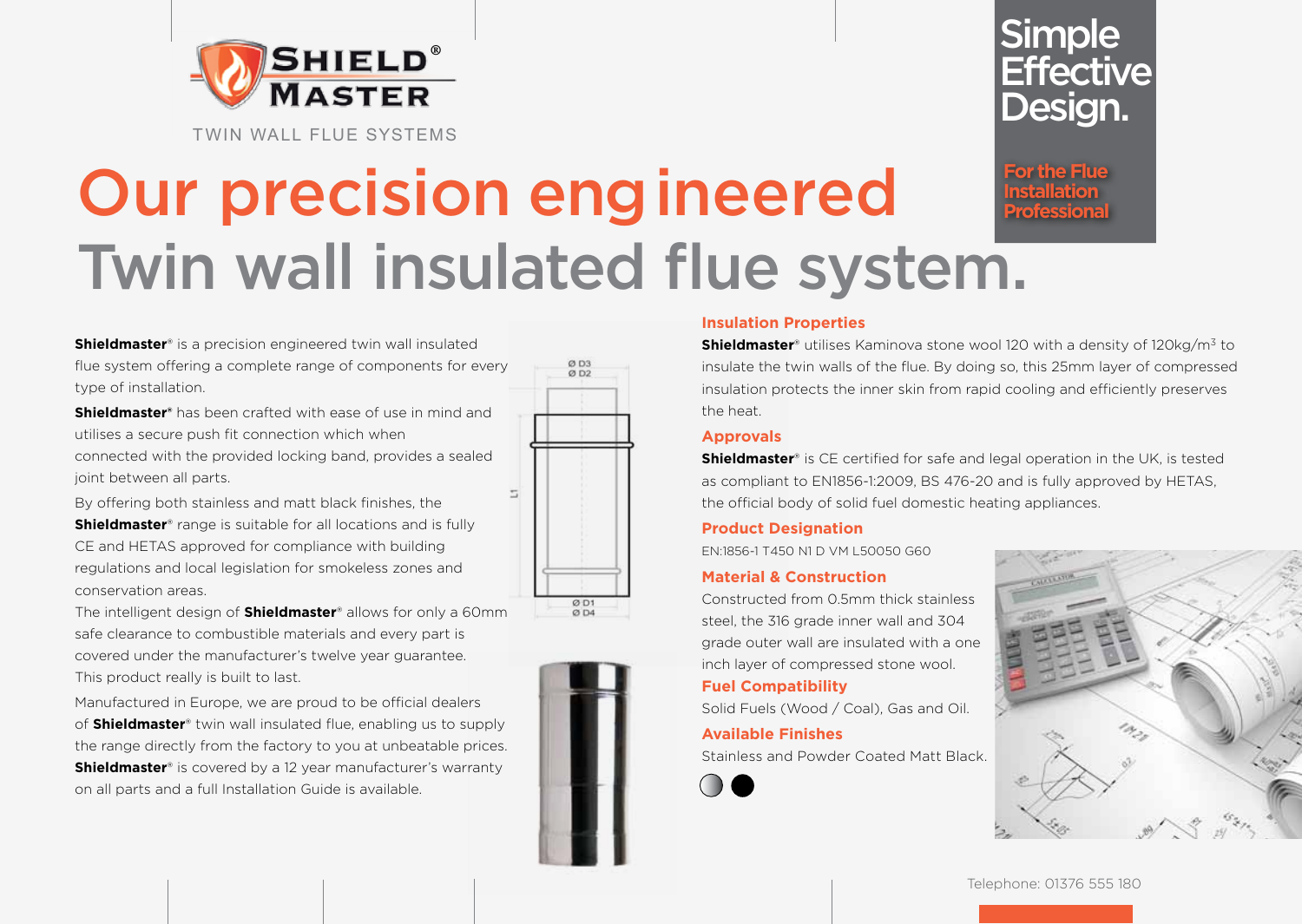

### Straight Lengths SM**TWINWALL** SM**TWINWALL**



ØD1 (mm) ØD2 (mm) ØD3 (mm) ØD4 (mm)  150 175 200 152 177 202 200 225 250 202 227 252

ØD3

 $ØD2$ 

ØD<sub>1</sub>  $ØD4$ 

203 802

ØD1 ØD4

 $\frac{64}{54}$ 

S)

Male/Female with Locking Band Supplied





# Adjustable Lengths



| $ØD1$ (mm) | 125 | 150 | 175       | 200 |
|------------|-----|-----|-----------|-----|
| ØD2 (mm)   | 127 | 152 | 177       | 202 |
| $ØD3$ (mm) | 175 | 200 | 225       | 250 |
| ØD4 (mm)   | 177 | 202 | 227       | 252 |
| $L1$ (mm)  | 500 |     | $L2$ (mm) | 880 |
| $L1$ (mm)  | 350 |     | $L2$ (mm) | 500 |
| $L1$ (mm)  | 250 |     | $L2$ (mm) | 350 |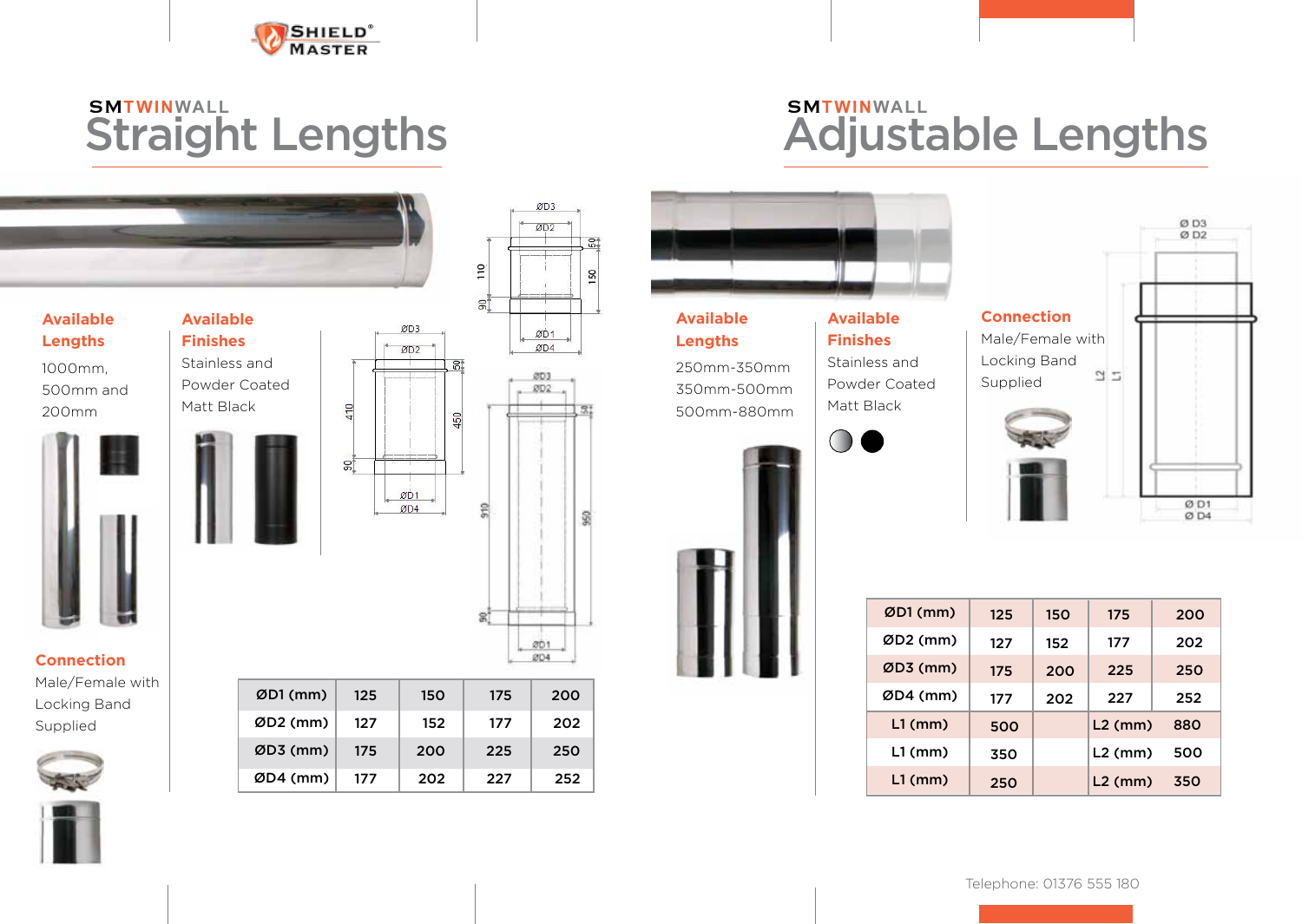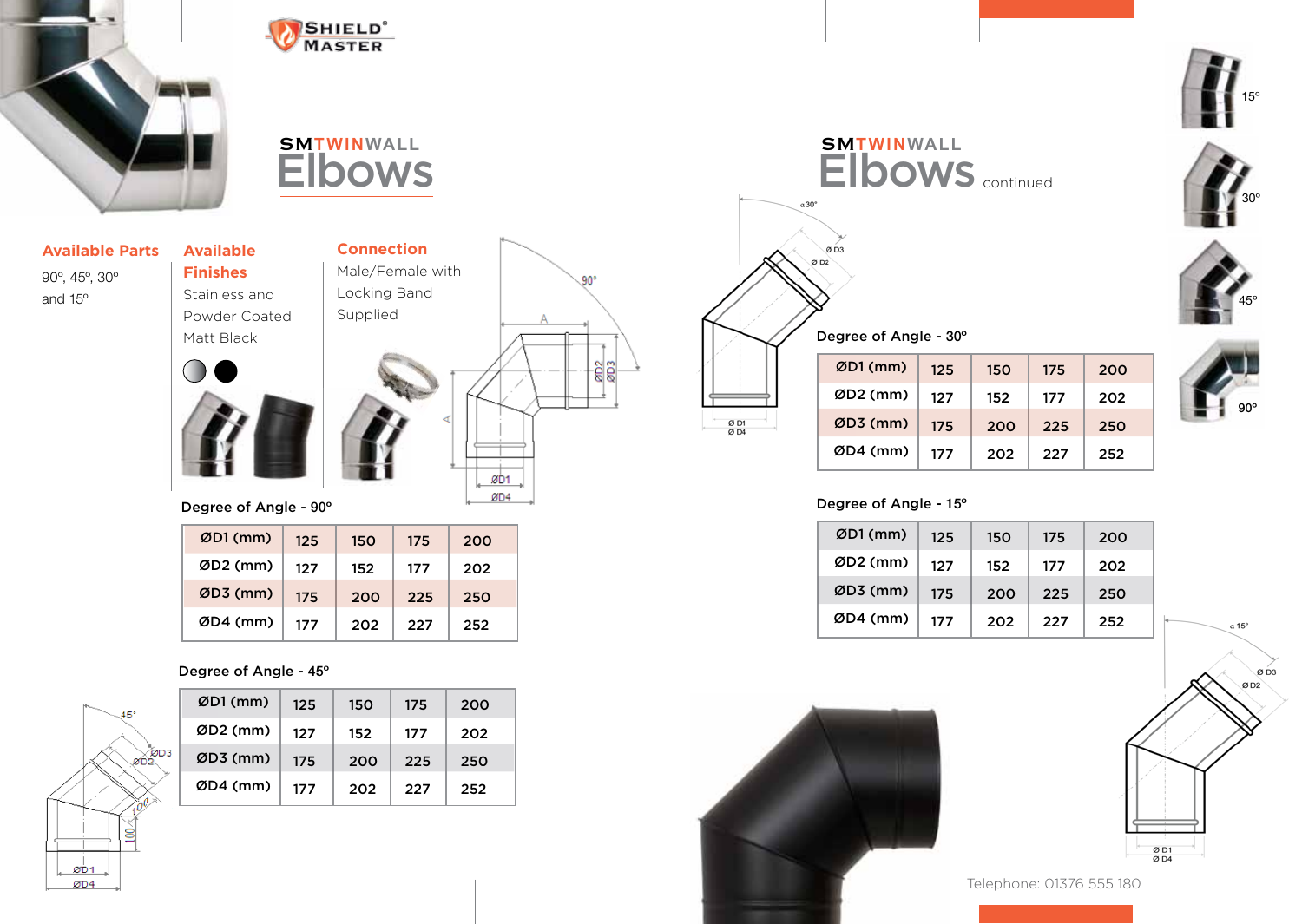

# T-Pieces SM**TWINWALL**

### Degree of Angle - 90º

| $ØD1$ (mm) | 125 | 150 | 175 | 200 |
|------------|-----|-----|-----|-----|
| $ØD2$ (mm) | 127 | 152 | 177 | 202 |
| $ØD3$ (mm) | 175 | 200 | 225 | 250 |
| $ØD4$ (mm) | 177 | 202 | 227 | 252 |
| $L$ (mm)   | 450 | 460 |     |     |
| $L1$ (mm)  | 375 | 400 |     |     |

### Degree of Angle - 135º

| $ØD1$ (mm) | 125 | 150 | 175 | 200 |
|------------|-----|-----|-----|-----|
| $ØD2$ (mm) | 127 | 152 | 177 | 202 |
| $ØD3$ (mm) | 175 | 200 | 225 | 250 |
| ØD4 (mm)   | 177 | 202 | 227 | 252 |
| $L1$ (mm)  | 480 | 500 |     |     |
| $L2$ (mm)  | 560 | 580 |     |     |



100

ର‡

ØD1  $Q<sub>D4</sub>$ 

Ħ



# **Terminals** SM**TWINWALL**

**Available Finishes** Stainless and Powder Coated Matt Black





#### Terminal Type - Standard Rain Cap

| 45U               | 40U |     |     |
|-------------------|-----|-----|-----|
| 375               | 400 |     |     |
|                   |     |     |     |
| $e - 135^{\circ}$ |     |     |     |
| 125               | 150 | 175 | 200 |



### Terminal Type - Rain Cap w/Birdguard Mesh

| $ØD1$ (mm) | 175 | 200 | 225 | 250 |
|------------|-----|-----|-----|-----|
| $ØD2$ (mm) | 270 | 310 | 290 | 290 |
| $L1$ (mm)  | 160 | 170 | 180 | 180 |
| $L2$ (mm)  | 60  | 60  | 60  | 60  |

# Ø D2

### Terminal Type - Anti-Downdraught Cowl

| $ØD1$ (mm) | 125 | 150 | 175 | 200 |
|------------|-----|-----|-----|-----|
| $ØD2$ (mm) | 175 | 200 | 225 | 250 |
| $L1$ (mm)  | 200 | 200 | 200 | 200 |
| $L2$ (mm)  | 330 | 330 | 330 | 330 |

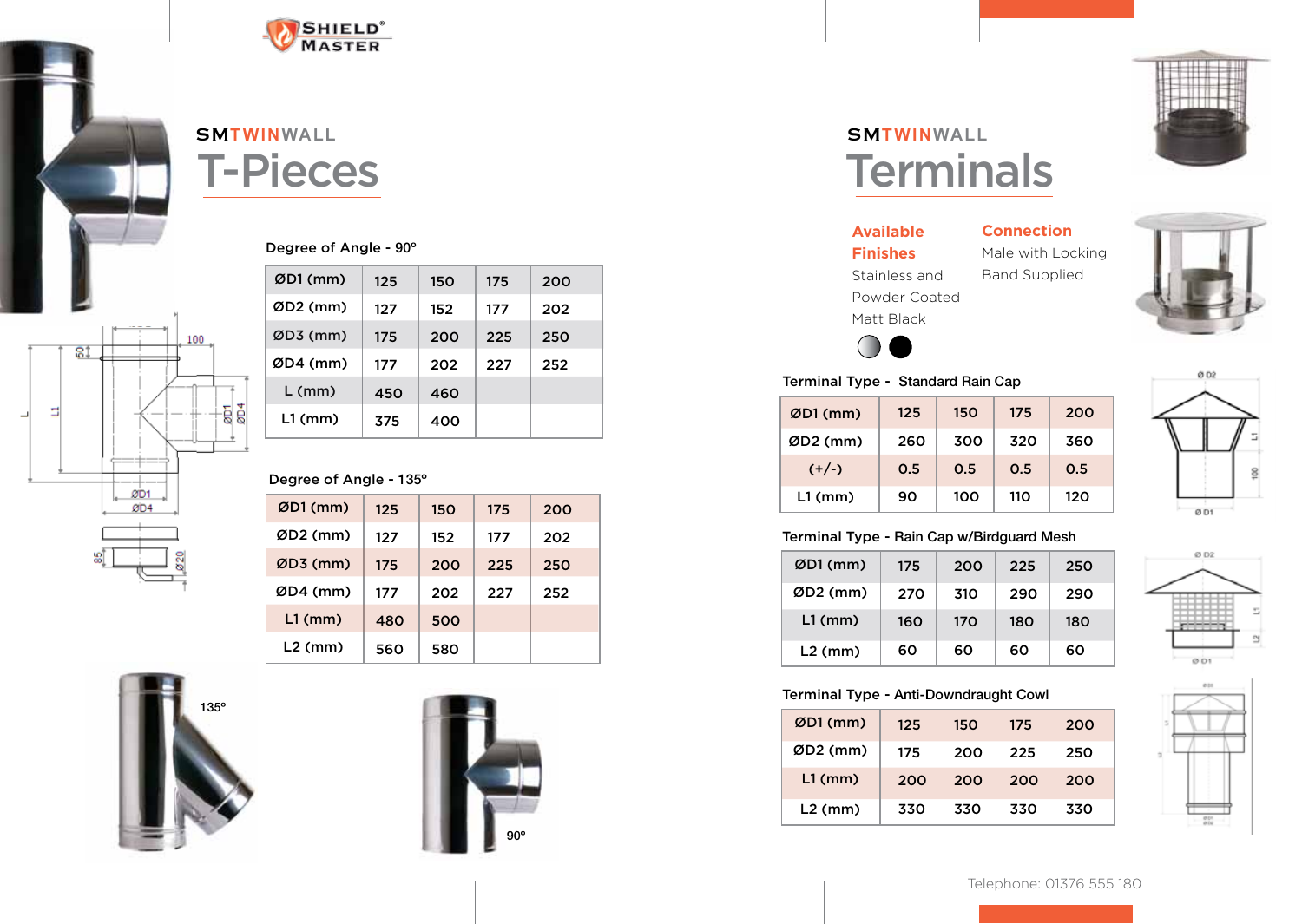



# Adjustable<br>**Wall Supports** SM**TWINWALL**









**Available Lengths** 50mm Fixed, 50-80mm, 80-130mm and 130-210mm

### **Available Finishes**

Stainless and Powder Coated Matt Black

 $\bigcap$ 



# Adjustable<br>**Base Supports** SM**TWINWALL**

### Base supports

| $ØD1$ (mm)  | 125     | 150     | 175             | 200 |
|-------------|---------|---------|-----------------|-----|
| $ØD2$ (mm)  | 175     | 200     | 225             | 250 |
| Plate (mm)  | 239x269 | 264x294 | 264x294 264x294 |     |
| Height (mm) | 290     | 290     | 290             | 290 |

# Storm Collar SM**TWINWALL**

#### Distance from wall

| $\emptyset$ D1 (mm) 175 | 200 | 225 | 250 |
|-------------------------|-----|-----|-----|
| ØD2 (mm) $275$          | 300 | 325 | 350 |



# Finishing Plates SM**TWINWALL**

| Wall cover (0-30°) |     |     |     |     |  |  |
|--------------------|-----|-----|-----|-----|--|--|
| $ØD1$ (mm)         | 177 | 202 | 227 | 252 |  |  |
| $A$ (mm)           | 470 | 500 | 530 | 550 |  |  |
| $B$ (mm)           | 470 | 500 | 530 | 550 |  |  |



### Wall cover (30º-45º)

| $ØD1$ (mm) | 177 | 202 | 227 | 752. |
|------------|-----|-----|-----|------|
| A(mm)      | 470 | 500 | 530 |      |

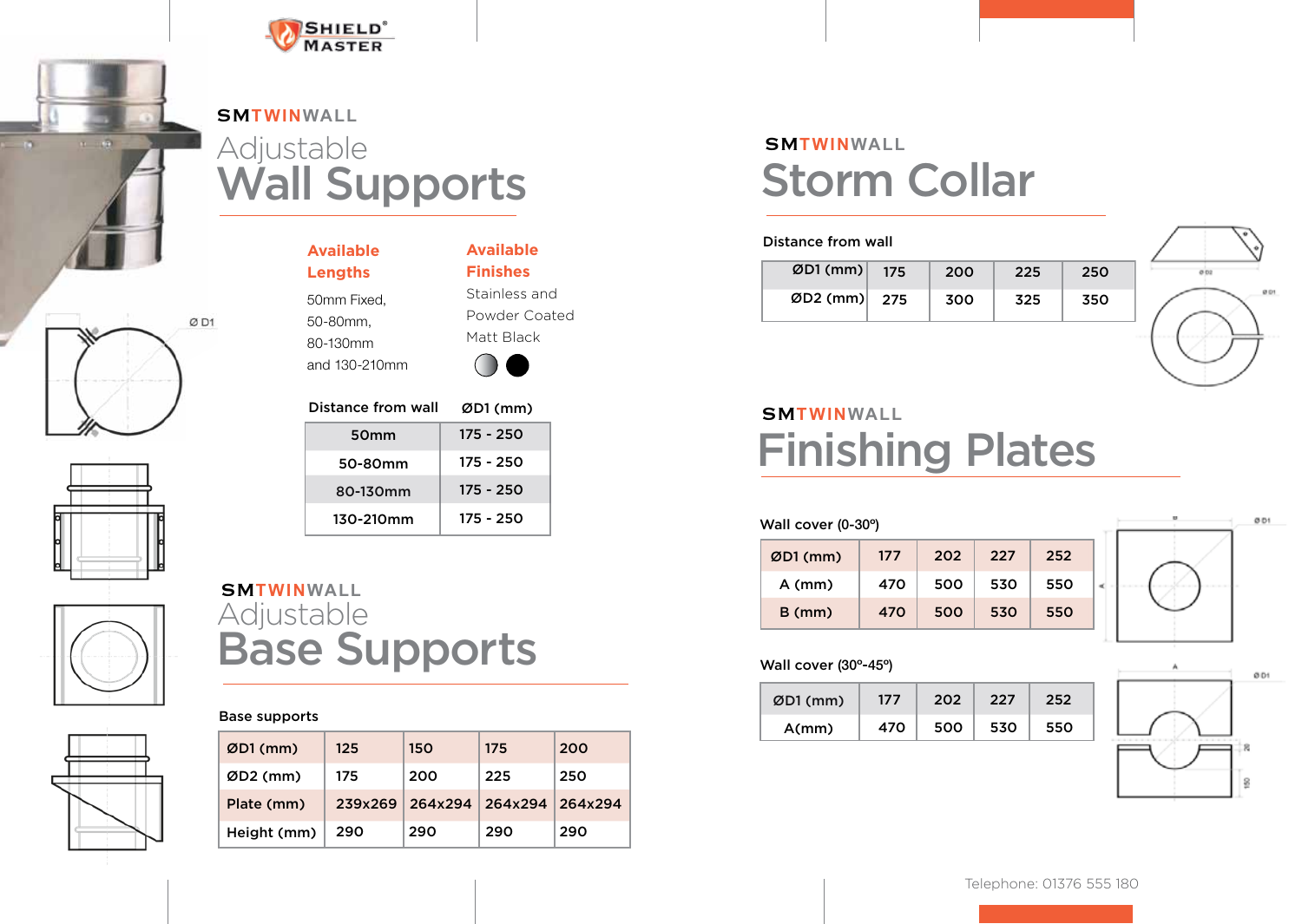



### Adapters SM**TWINWALL**



| $ØD1$ (mm) | 125 | 150 | 175 | 200 |
|------------|-----|-----|-----|-----|
| $ØD2$ (mm) | 177 | 202 | 227 | 252 |
| $L$ (mm)   | 140 | 140 | 140 | 140 |



 $0D1$ 

# Roof & Joist Supports **SMTWINWALL**

| $ØD1$ (mm) | 175 | 200 | 225 | 250 |
|------------|-----|-----|-----|-----|
| $A$ (mm)   | 130 | 130 | 130 | 130 |

### Console Plate SM**TWINWALL**

| $ØD1$ (mm) | 177 | 202 | 227 | 252 |
|------------|-----|-----|-----|-----|
| $ØD2$ (mm) | 175 | 200 | 225 | 250 |
| $A$ (mm)   | 335 | 360 | 385 | 410 |



| ØD1 (mm)   177   200   225   250 |  |  |
|----------------------------------|--|--|
|                                  |  |  |

# Solid & Ventilated Fire Stop Plates SM**TWINWALL**

| $ØD1$ (mm)  | 175 | 200 | 225 | 250 |
|-------------|-----|-----|-----|-----|
| $A$ (mm)    | 185 | 210 | 235 | 260 |
| $B$ (mm)    | 337 | 362 | 405 | 430 |
| $C \, (mm)$ | 297 | 322 | 365 | 390 |
|             |     |     |     |     |



### Wall Sleeves SM**TWINWALL**

### 45º Sleeve

| $ØD1$ (mm) | 175 | 200 | 225 | 250 |
|------------|-----|-----|-----|-----|
| A(mm)      | 280 | 280 | 280 | 280 |
| B/mm)      | 278 | 311 | 344 | 377 |



| <b>SMTWINWALL</b>       | $ØD1$ (mm) | 175 | 200 | 225   250 |  |
|-------------------------|------------|-----|-----|-----------|--|
| <b>Guy Wire Bracket</b> | $A$ (mm)   | 280 | 280 | 280 280   |  |
|                         | $B$ (mm)   | 198 | 219 | $240$ 261 |  |



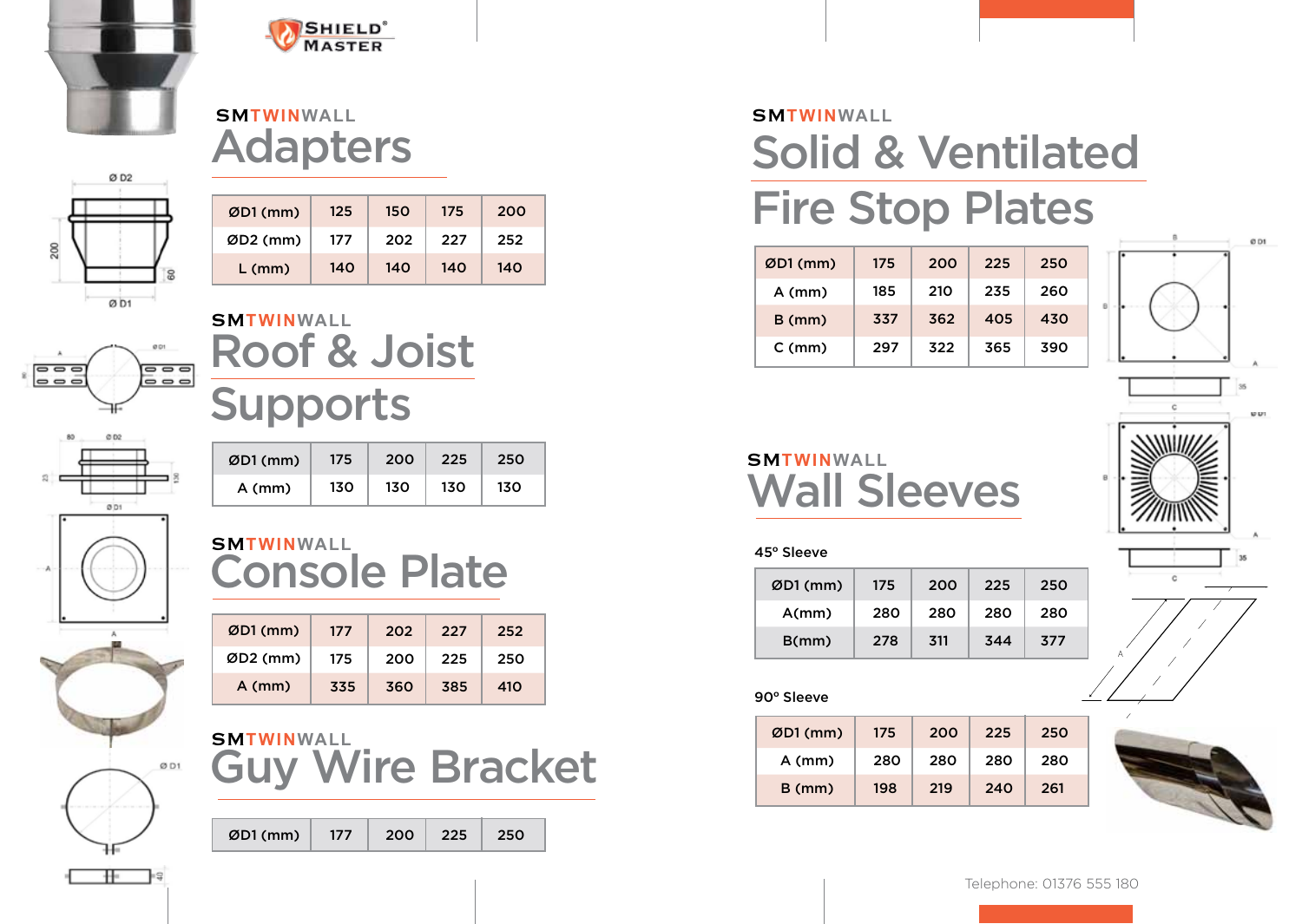

# Console Plate SM**TWINWALL**



with Adapter

|     | A   | в   | C   | D   | Е   | F.  | G  | н   |    |
|-----|-----|-----|-----|-----|-----|-----|----|-----|----|
| 125 | 340 | 340 | 125 | 175 | 115 | 140 | 20 | 105 | 60 |
| 150 | 365 | 365 | 150 | 200 | 140 | 165 | 20 | 105 | 60 |
| 175 | 390 | 390 | 175 | 225 | 17  | 190 | 20 | 105 | 55 |
| 200 | 415 | 415 | 200 | 250 | 190 | 216 | 20 | 100 | 55 |





### Structural Locking Band SM**TWINWALL**



|     | A   | C   |
|-----|-----|-----|
| 125 | 175 | 200 |
| 150 | 200 | 200 |
| 175 | 225 | 200 |
| 200 | 250 | 200 |







# Adjustable<br>**Wall Brackets SMTWINWALL**







Telephone: 01376 555 180

A

c ł

E